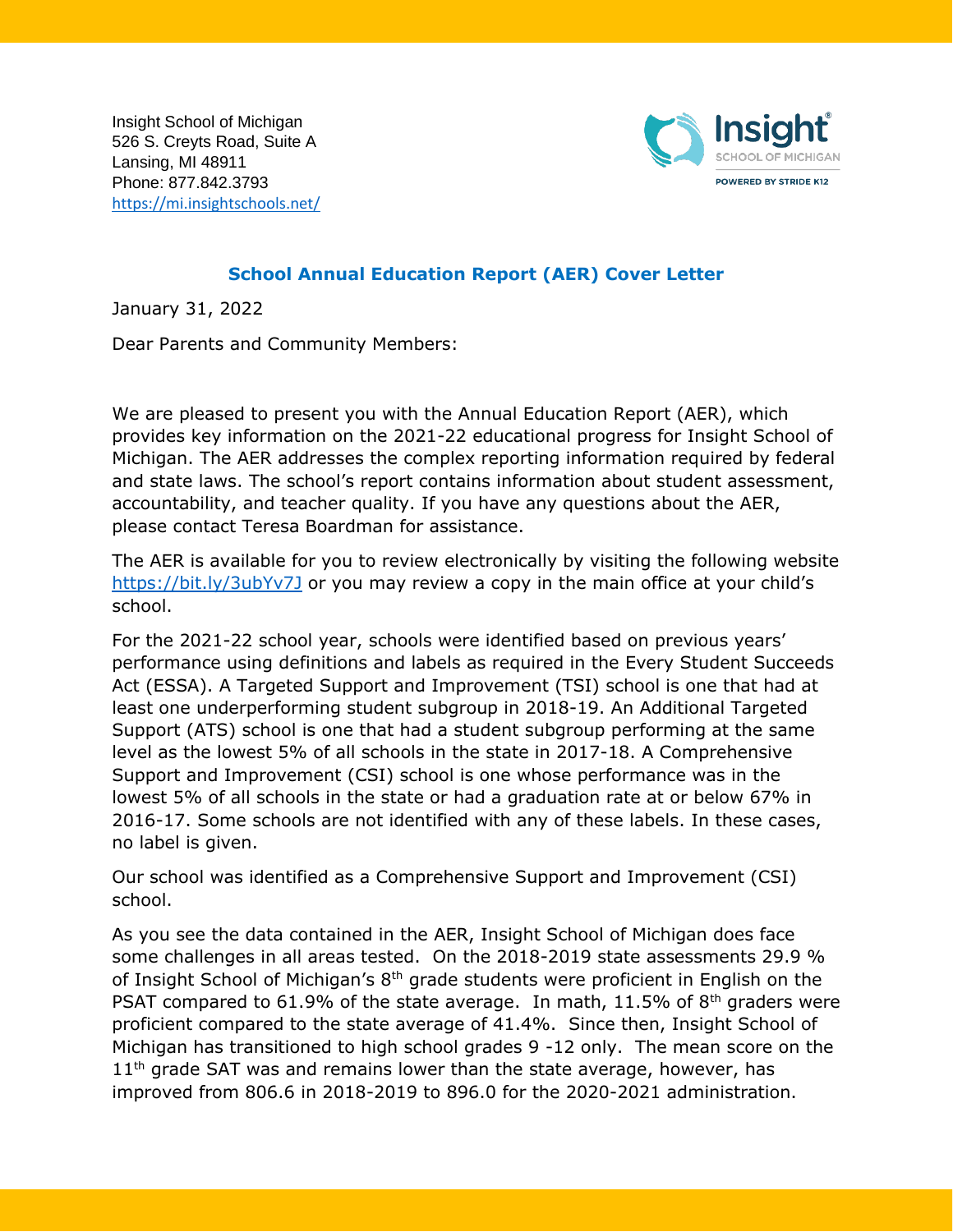There was no administration during the 2019-2020 school year due to the pandemic. As with our overall population, Insight School of Michigan's subgroups have also scored below the state average in all subjects. In order to accelerate student achievement and close the gaps in achievement, Insight School of Michigan has continued to revise our advisor program. We have also been working with the Michigan Department of Education in a Partnership agreement. We have differentiated pathways for students to earn credit, increased our focus on attendance and offered evening and weekend hours with Insight School of Michigan teachers working live with students as well as offering 24/7 availability from an outside tutoring company.

State law requires that we also report additional information.

- 1. Students are assigned to Insight School of Michigan based on parent choice as a full-time virtual Public-School Academy.
- 2. Insight school of Michigan currently has an up-to-date school improvement plan. The school has a School Improvement Team, holds regular Parent Advisory Meetings, and gains input from Title 1 parent feedback and other community stakeholders to make continuous improvement. Insight is partnering with Michigan Department of Education (MDE) on a 3-year improvement plan. Insight has received accreditation through Cognia (formerly AdvancEd).
- 3. Insight School of Michigan is an alternative education school focused on credit recovery. Insight is a single-building district and does not have additional specialized schools.
- 4. For a copy of the core curriculum, a description of its implementation, and any variances from the state's model, please contact Mrs. Teresa Boardman, Head of School by calling 517-580-0020 or by email at thoardman@k12.com.
- 5. Due to the global pandemic and changes in assessments used by the school, the aggregate data for the last two years is not available.
- 6. Due to the unique nature of Insight School of Michigan, academic progress is available 24/7 in online platform. Additionally teachers and staff communicate with families via email and/or phone/text on a regular basis. Individual conferences are not scheduled and held but parents can request a meeting for that purpose. There were no parent requests for conference meetings during the 2019-2020 or the 2020-2021 school years.